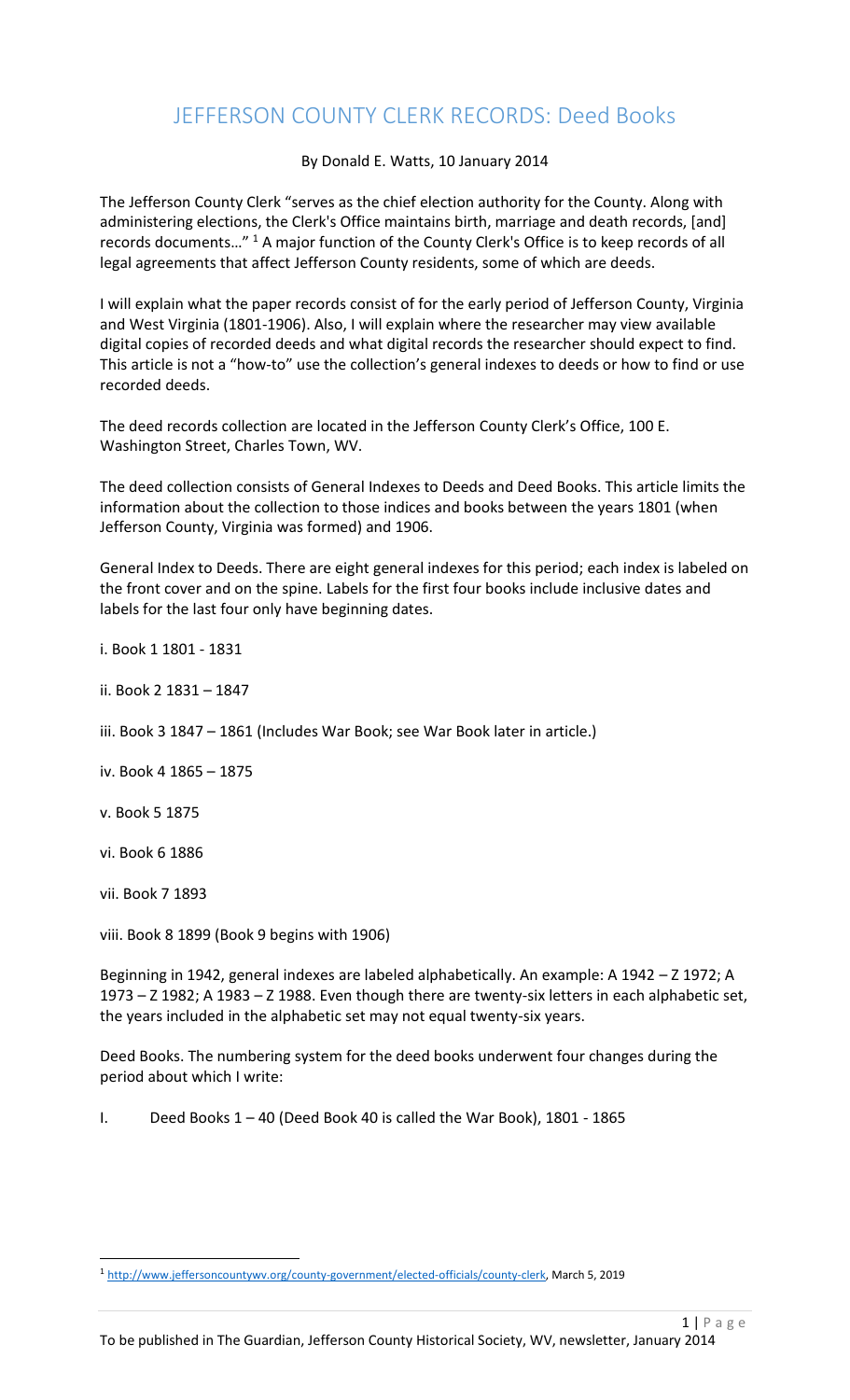## JEFFERSON COUNTY CLERK RECORDS: Deed Books

- Ii. Deed Books 1 7, 1865 1872
- Iii. Deed Books  $A Z$  (except there is no book J), 1873 1891
- Iv. Deed Books 73 88, 1888 1899

Why does the fourth system begin with book number 73? There are forty books (including the War Book) in system 1; seven books in system 2; and, twenty-five books in system 3 (this set excludes the letter J). Summing these three sets of numbers gives seventy-two, ergo, the fourth system beginning with 73.

You will notice that at least in one instance a major county interruption occurred, the Civil War (War Between the States). When Jefferson County joined West Virginia, the county clerk decided to begin renumbering the set, therefore another set of books from 1 to 7. The third set was begun by yet another county clerk, probably because he noticed that there would be two sets of books with the same number. And, then, we find that another county clerk decided that

 $\pi$ As the time of masting up Camp

the numbering set should be continuous, therefore beginning with number 73.

The War Book. With the interruption of civil activities in Virginia, due to the Civil War, a book 40, the War Book, was used to record deeds between 1862 and 1865. The book has 44 pages and the index for the

recording of the deeds in this book may be found in the General Index of Deeds, Book 3. The deeds are indexed as WB with the associated page number in the deed book.

There is another General Index to Deeds not found in the racks with the other indexes. It is called the Campbell Index. The person for whom this index is named is, as of this writing, unknown to me. There is this note in the back of Deed Book 25:

## Notice

 $\overline{\phantom{a}}$ 

At the time of making up Campbells Index (January 26th 1880) This Book (no 25) contained but 512 pages. Some evidently having been torn out during or just after the war. /signed/ B.W. Moore<sup>2</sup>

B.W. Moore (Berkeley Ward Moore) was the son of Thomas A. Moore, clerk of the county. On the 1880 US Census, B.W. Moore has stated his occupation as "Dealer in Compost."<sup>3</sup> He and his family live with his father.

Campbell's Index, about which Moore has placed the notice in Deed Book 25, may be classified as a master index of all deeds from 1801, Deed Book 1, through 1879, Deed Book G, or, a master index for the general indexes 1 through part of 6. Campbell's index is organized by the alphabet, with all names beginning with the first letter of the alphabet grouped in one section, for all years covered, 1801 – 1879 (*i.e*., all surnames beginning with A in one section for all covered years, then B in one section for all covered years, etc.). The surnames are not in

<sup>&</sup>lt;sup>2</sup> Jefferson County Clerk Records, Deed Book 25, end page.

<sup>&</sup>lt;sup>3</sup> 3 Year: 1880; Census Place: Charlestown, Jefferson, West Virginia; Roll: 1405; Family History Film: 1255405; Page: 90B; Enumeration District: 005. Ancestry.com and The Church of Jesus Christ of Latter-day Saints. 1880 United States Federal Census [database on-line]. Provo, UT, USA: Ancestry.com Operations Inc, 2010. 1880 U.S. Census Index provided by The Church of Jesus Christ of Latter-day Saints © Copyright 1999 Intellectual Reserve, Inc.